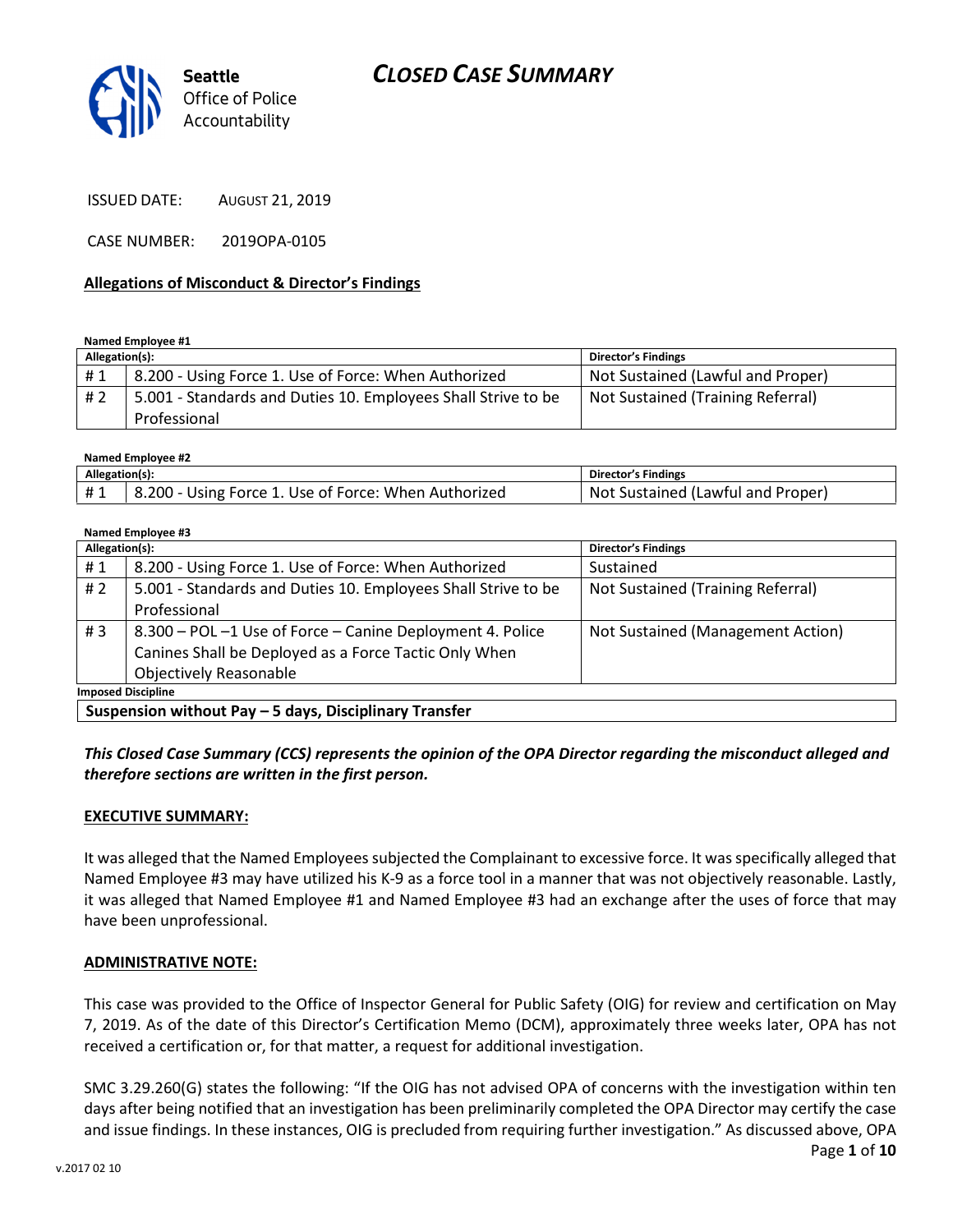OPA CASE NUMBER: 2019OPA-0105

routed this case to the OIG and indicated that its investigation was complete on May 7. However, as of the date of this DCM and more than ten (10) days after the date of provision of the case to the OIG, the OIG has not responded to certify the case or to direct that additional investigation be completed. Accordingly, consistent with the SMC, I certify this investigation as thorough, objective, and timely and proceed to issue the recommended findings set forth herein.

### SUMMARY OF INVESTIGATION:

Seattle

Office of Police Accountability

Officers, including the Named Employees, were dispatched in response to a report of a suspect who was allegedly breaking windows of businesses with rocks. The CAD Call Report indicated that there were no reports of weapons seen. The CAD was updated to reflect that at least one of the broken windows was a new break.

The officers later located the suspect, who is referred to herein as the "Subject." Named Employee #3 (NE#3) was the first officer to contact the Subject. NE#3 was later joined at the scene by other officers, including Named Employee #1 (NE#1) and Named Employee #2 (NE#2). NE#3 went to his patrol vehicle to run the Subject's information and NE#1 stood by with the Subject. When NE#3 returned to where they were standing, NE#1 informed NE#3 that the Subject said that he was not going to jail. This statement by the Subject was captured on Body Worn Video (BWV). NE#2 frisked the Subject for weapons while NE#1 stood by. No weapons were recovered. The Subject remained in the vicinity of NE#1 and NE#2 for a period of time until they decided to place him into handcuffs. Each officer took hold of one of the Subject's arms. The Subject began to pull away from the officers in an attempt to resist being handcuffed. After struggling with him for a period of time, NE#1 and NE#2 took the Subject down to the ground. While on the ground, one of the Subject's hands was secured; however, the other was under his body. The Subject was not stationary and, while he did not appear to try to get up or to roll on his side, he continued to move around. NE#1 and NE#2 were on either side of the Subject's body. NE#1 punched him approximately four times in the side and NE#2 kneed him once in the side. At that time, NE#3 was in the vicinity of the Subject's feet. He used his K-9 to bite the Subject's leg and buttocks for a period of 37 seconds. During that time, NE#3 identified that he engaged in six separate takes of the Subject with the K-9. The officers were ultimately able to secure the Subject's other hand and place him into handcuffs. The officers verified that the Subject had a \$25,000 outstanding warrant.

This incident was reviewed by the Named Employees' chain of command and was deemed consistent with policy. This case later proceeded before the Force Review Board (FRB). After deliberating on this matter, the FRB found the force used by the Named Employees to be consistent with policy. Based on its evaluation of this matter and its potential disagreement with the conclusions of the FRB, OPA self-initiated this investigation to conduct its own inquiry to determine whether the force was within or contrary to policy. In addition, and after OPA self-initiated, the Assistant Chief of the Compliance Bureau, who was an observer at the FRB for this incident, noted her disagreement with conclusions of the FRB, as well as with its determination that the force was within policy. She further noted other shortcomings of the FRB's proceedings relating to this case and set forth action items to remedy these issues in the future. Lastly, the Assistant Chief noted that, as a result of this and other related cases evaluated by both the FRB and OPA, the Department generated a "emergent interim policy" to be utilized pending a re-working of the K-9 policy. That interim policy specifically precluded the use of a K-9 bite as a force deterrent and/or for pain compliance.

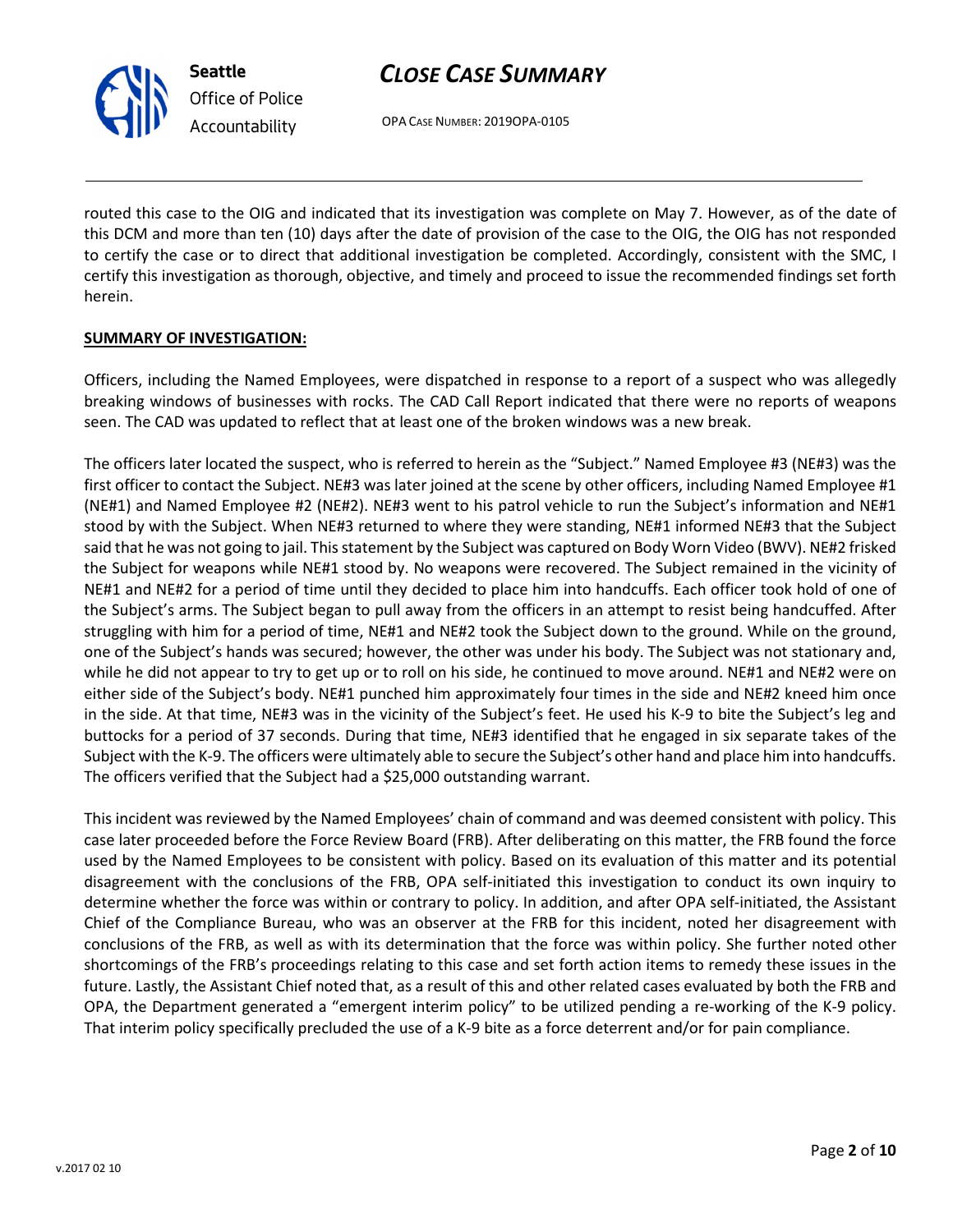OPA CASE NUMBER: 2019OPA-0105

### ANALYSIS AND CONCLUSIONS:

Seattle

Office of Police Accountability

Named Employee #1 - Allegations #1 8.200 - Using Force 1. Use of Force: When Authorized

NE#1 and NE#2 both used force on the Subject while he was on the ground. NE#1 punched the Subject four times in the side. NE#2 kneed the Subject once in the side.

SPD Policy 8.200(1) requires that force used by officers be reasonable, necessary and proportional. Whether force is reasonable depends "on the totality of the circumstances" known to the officers at the time of the force and must be balanced against "the rights of the subject, in light of the circumstances surrounding the event." (SPD Policy 8.200(1).) The policy lists a number of factors that should be weighed when evaluating reasonableness. (See id.) Force is necessary where "no reasonably effective alternative appears to exist, and only then to the degree which is reasonable to effect a lawful purpose." (Id.) Lastly, the force used must be proportional to the threat posed to the officer. (Id.)

NE#1 told OPA that he was aware that the Subject had previously used a rock to cause significant property damage. He further stated that he believed the Subject's statement that he was not going back to jail indicated that the Subject could be willing to fight them and that it would not be a peaceful encounter. NE#1 said, that based on the Subject's statements, he called for additional officers to respond to the scene and recommended to NE#3 that he have his K-9 unit at the ready. NE#1 recounted that, when he and NE#2 attempted to place the Subject into handcuffs, the Subject physically resisted and pulled away. NE#1 said that the Subject continued to resist while on the ground and prevented the officers from securing one of his hands. NE#1 reported that the hand was under the Subject's body and that the Subject appeared to be reaching for something. NE#1 was concerned that he could possibly be reaching for a weapon. Based on this belief, NE#1 felt that force in the form of punches was appropriate to prevent the Subject from further reaching and to get control over the Subject's hand. After using the force, the hand was controlled, and the Subject was handcuffed. NE#1 did not use any further force.

NE#2 stated that he frisked the Subject and that he did not feel anything that was identifiable as a weapon. However, NE#2 said that, in his experience, this did not conclusively mean that the Subject was unarmed. NE#2 noted that, while he was being detained, the Subject stated that he was not going back to jail. NE#2 found this statement worrisome and explained that this informed his decision to try to place the Subject into handcuffs. NE#2 stated that he felt this meant that the Subject might try to fight. When he attempted to grab the Subject's arm in order to cuff him, the Subject pulled away and began resisting. NE#2 recounted that he and NE#1 then took the Subject down to the ground using a takedown. NE#2 stated that, while on the ground, the Subject was actively moving his hand towards his waistband. This was the case even though both NE#2 and NE#1 were trying to control and subdue him. NE#2 said that he had some concerns that the Subject could be reaching for a weapon. NE#2 explained that, due to the Subject's active resistance and his reaching for his waistband, NE#2 kneed him once in his side. NE#2 stated that this force was successful in getting a hold of the Subject's arm and handcuffing him. NE#2 did not use any further reportable force.

Based on OPA's review of the BWV, as well as based on the statements by NE#1 and NE#2, the Subject was not a conventional turtled individual at the time of the force. While OPA has no evidence conclusively proving that the Subject was reaching for a weapon, his hand was moving at the time of the force and he was not complying with the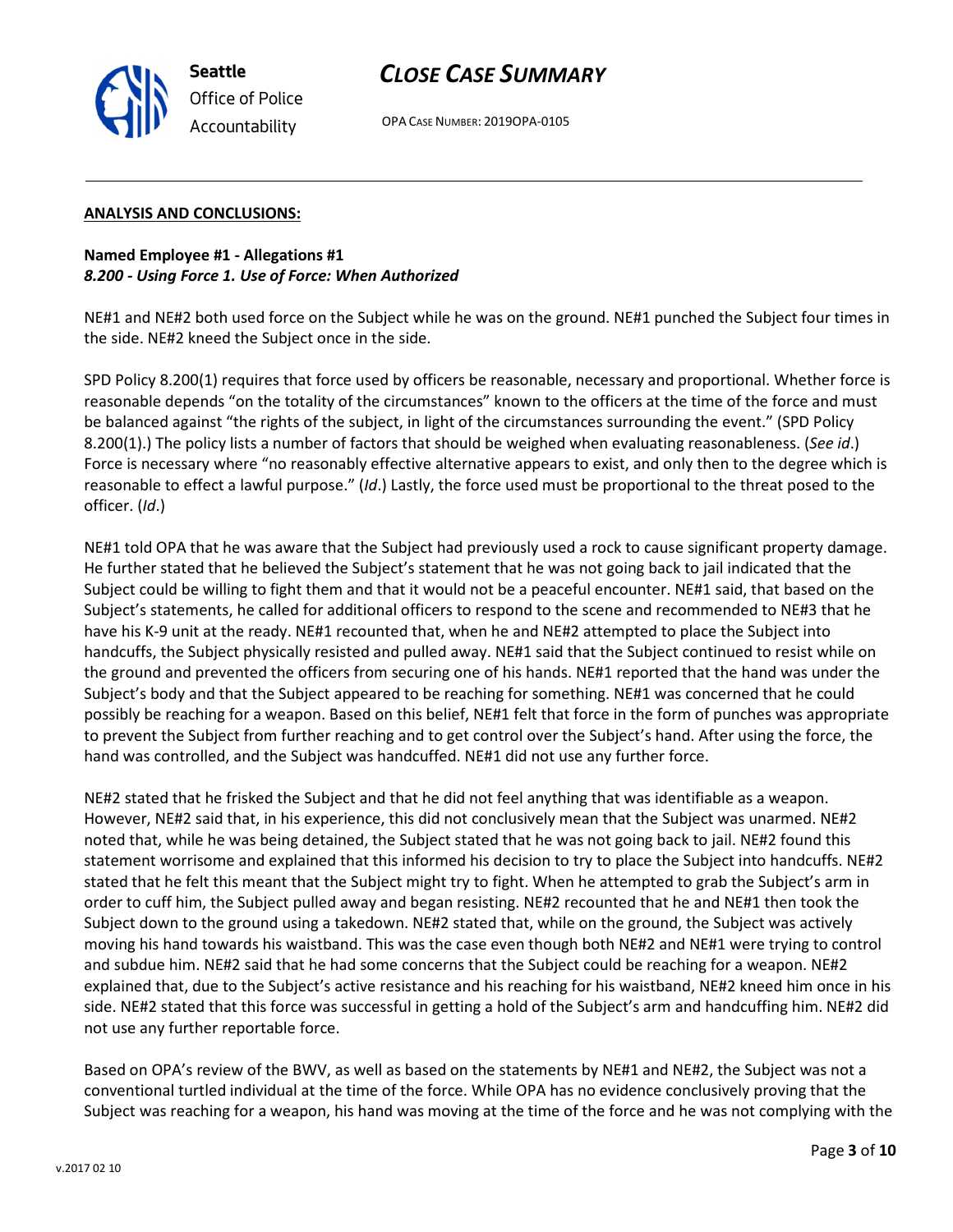



OPA CASE NUMBER: 2019OPA-0105

officers' commands. Moreover, his body was moving, including appearing to shift from side to side. Based on Department training, the positioning of the Subject's hand and body and his movement represented a potential threat that the officers were permitted to use force to address. The force used, a knee strikes and punches to the side, were consistent with training and was appropriate given the information available to the officers at the time. As such, I find that the force used by NE#1 and NE#2 was reasonable, necessary, and proportional under these circumstances. Significant to my decision is the fact that, once the Subject's hand was secured and the threat quelled, NE#1 and NE#2 ceased their force.

As such, I recommend that this allegation be Not Sustained – Lawful and Proper as against both NE#1 and NE#2.

## Recommended Finding: Not Sustained (Lawful and Proper)

## Named Employee #1 - Allegation #2 5.001 - Standards and Duties 10. Employees Shall Strive to be Professional

After the K-9 bite had been applied and after the Subject was handcuffed and in custody, BWV captured an interaction between NE#1 and NE#3. NE#3 said to NE#1: "First bite." They then high-fived. OPA alleged that this exchange may have been unprofessional.

SPD Policy 5.001-POL-10 requires that SPD employees "strive to be professional at all times." The policy further instructs that "employees may not engage in behavior that undermines public trust in the Department, the officer, or other officers." (SPD Policy 5.001-POL-10.) The policy further states the following: "Any time employees represent the Department or identify themselves as police officers or Department employees, they will not use profanity directed as an insult or any language that is derogatory, contemptuous, or disrespectful toward any person." (Id.) Lastly, the policy instructs Department employees to "avoid unnecessary escalation of events even if those events do not end in reportable uses of force." (Id.)

Both NE#1 and NE#3 denied that the statement and high-five were unprofessional. NE#1 contended that they were not taunting the Subject or celebrating that he got injured. NE#1 asserted that he and NE#3 were acknowledging that it was, in their opinion, a job well done. NE#3 similarly stated that they were not celebrating the use of force but were recognizing that it was a job well done. NE#3 told OPA that it was akin to winning a team sport and they were commending each other that "a violent person who was actively resisting…and fighting with us" was taken into custody "with minimal damage to him, and no damage to us."

OPA appreciates the descriptions of the purpose for their exchange that were proffered by NE#1 and NE#3. OPA further credits their claims that they were not celebrating the dog bite and/or the fact that the Subject was injured. However, simply stated, the exchange and the high-five looked bad. Contrary to what they said, it appeared from the BWV that they were celebrating the fact that the K-9 bit the Subject, as well as the fact that it was the K-9's first bite, not a job well done. Again, even if this was not their intent, their statements and actions could be perceived as undermining public trust and confidence in the Department.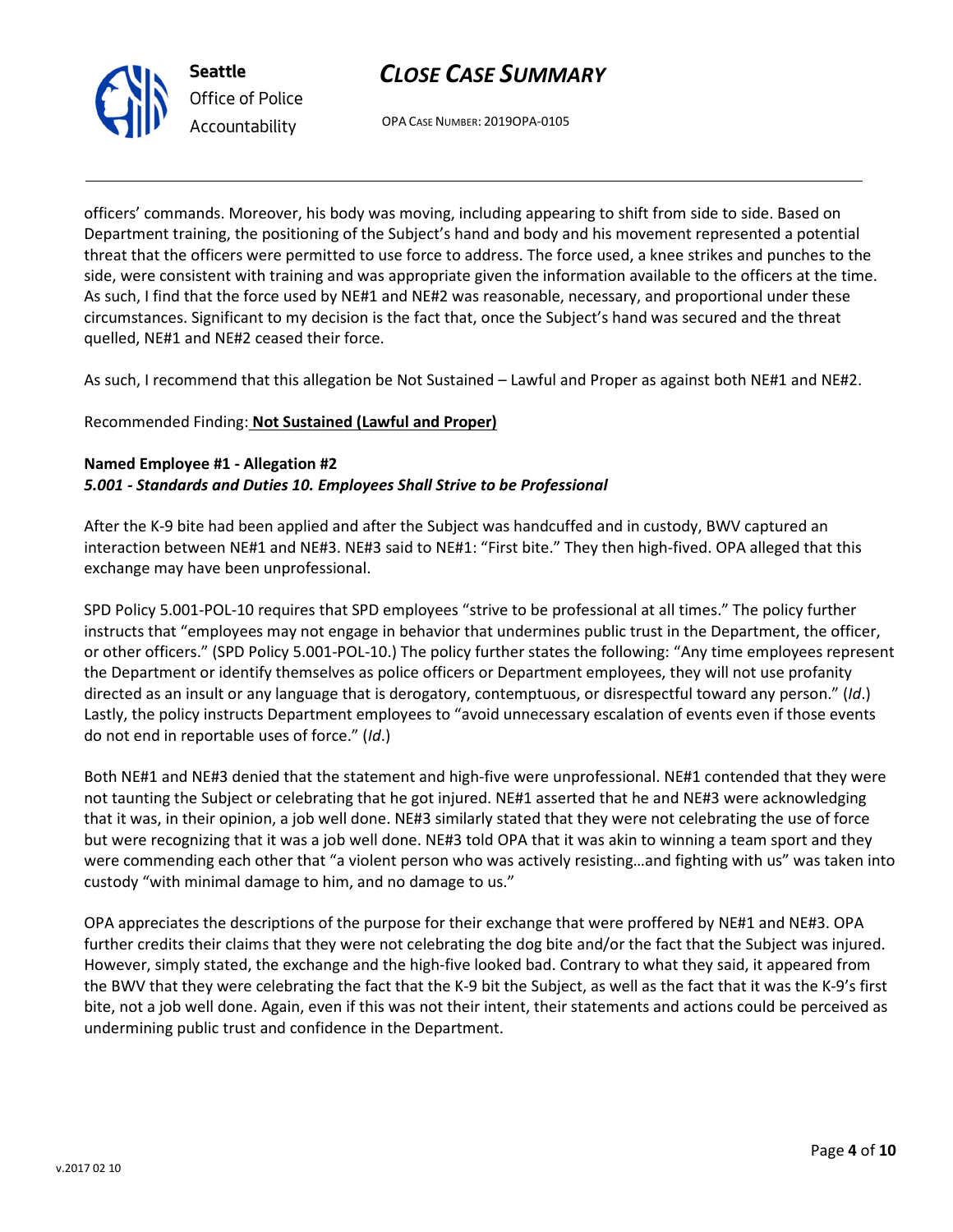

OPA CASE NUMBER: 2019OPA-0105

For these reasons, and while I do not find that this exchange warrants a Sustained finding, I recommend that NE#1 and NE#3 receive the below Training Referral.

• Training Referral: The chain of command for NE#1 and NE#3 should discuss this matter with them and convey how, even if unintentional, it appeared that they were, in fact, celebrating the bite of the Subject by NE#3's K-9. NE#1 and NE#3 should be mindful of how this could undermine public trust and confidence. This retraining and associated counseling should be documented, and this documentation should be maintained in an appropriate database.

### Recommended Finding: Not Sustained (Training Referral)

## Named Employee #2 - Allegations #1 8.200 - Using Force 1. Use of Force: When Authorized

For the same reasons as stated above (see Named Employee #1, Allegation #1), I recommend that this allegation be Not Sustained – Lawful and Proper.

Recommended Finding: Not Sustained (Lawful and Proper)

## Named Employee #3 - Allegations #1 8.200 - Using Force 1. Use of Force: When Authorized

NE#3 used force when he caused his K-9 to bite the Subject's leg and buttocks for approximately 37 seconds. From OPA's review of the BWV and based on a reading of NE#3's use of force report, NE#3 appeared to direct the K-9 to engage in six distinct "takes" of the Subject.

In his use of force report generated after the incident, NE#3 provided the following rationale for why he chose to use this force: "My intention was to utilize [the K-9] to keep the suspect from getting to his feet and providing pain compliance to the suspect in order to get him to comply with our lawful orders to quit fighting and to quit resisting arrest." In his report, NE#3 stated that he believed this force was warranted based on the severity of the crime, an immediate threat of harm to officers and officers, and the subject's active attempts to resist arrest and prevent himself from being handcuffed. With regard to the severity of the crime, NE#3 referenced the fact that the Subject was destroying property with a rock and that he had a \$25,000 warrant for a similar offense. With regard to the safety concerns, NE#3 referenced the Subject's physical resistance, his wearing of bulky clothing that could potentially contain a weapon, and his reaching under his body with his unsecured hand.

At his OPA interview, NE#3 reiterated his reasoning for the bite. He stated that the force was reasonable based on the Subject's resistance and in order to control the Subject's legs. With regard to whether the force was necessary, NE#3 stated that it was to stop the Subject from reaching towards his waistband. He said that, at the time, he had no idea what the Subject was reaching for and that he believed that it could possibly be a weapon. NE#3 also contended that the force was necessary to ensure the safety of NE#1 and NE#2. NE#3 told OPA that he did not believe there were any reasonably effective alternatives to using the force that he applied. Lastly, NE#3 stated that the force was proportional. He discussed that his K-9 was not a "hard biter" and he referenced the layered clothing that the Subject was wearing. NE#3 explained his belief that the bite and the attendant pain from that force gave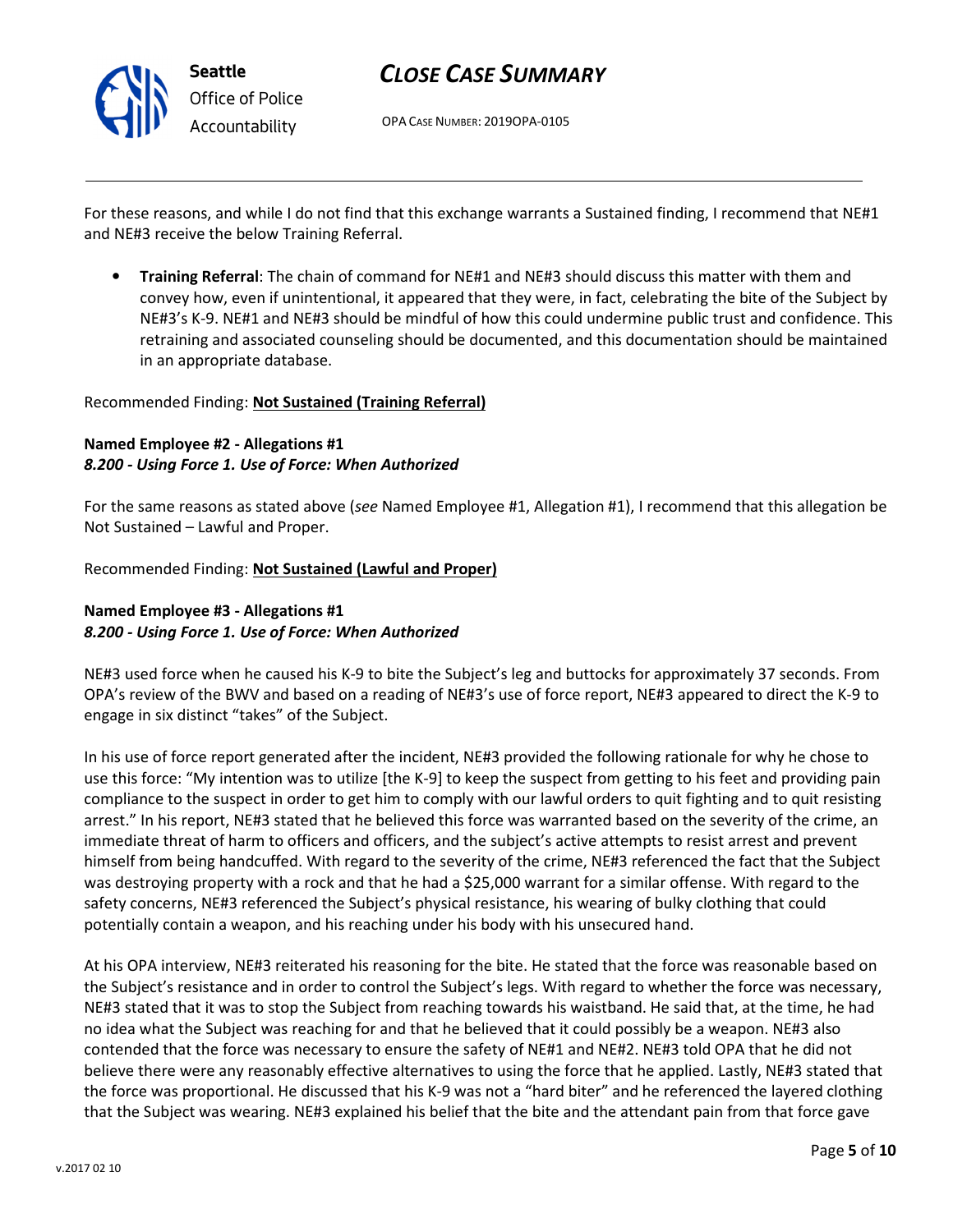

OPA CASE NUMBER: 2019OPA-0105

the Subject "something to think of and deal with" and provided NE#1 and NE#2 with time to subdue the Subject. He stated that, had the Subject been turtled, he would not have utilized the K-9.

In the context of questions concerning whether the bite was consistent with the K-9 policy, NE#3 stated the following: the crime at issue was felony property damage; it was possible that the Subject was armed; the Subject could present a danger of serious physical harm if he got to his feet; and the Subject was trying to get to the point of active aggression. When asked to describe how the Subject was engaged in active aggression, NE#3 explained that the Subject was trying to get back to his feet and was trying to make distance between himself and the ground to gain access to something in his control. NE#3 said that he did not suspect that the Subject possessed a rock or brick at the time but told OPA that it was "highly possible" and that "it happens a lot with transients." He told OPA that the Subject was initially trying to escape but, when he was taken down, he was trying to get back up and was potentially planning on escape or to assault the officers. NE#3 stated that he pulled the K-9 off when backing officers arrived at the scene. NE#3 noted that the Subject did not appear to be affected by the bite and NE#3 posited that this was because the K-9 did not bite him with significant force. NE#3 stated that this was the K-9's first bite. NE#3 also told OPA that the Subject did not suffer any serious injuries as a result of the bite.

SPD Policy 8.200(1) requires that force used by officers be reasonable, necessary and proportional. Whether force is reasonable depends "on the totality of the circumstances" known to the officers at the time of the force and must be balanced against "the rights of the subject, in light of the circumstances surrounding the event." (SPD Policy 8.200(1).) The policy lists a number of factors that should be weighed when evaluating reasonableness. (See id.) Force is necessary where "no reasonably effective alternative appears to exist, and only then to the degree which is reasonable to effect a lawful purpose." (Id.) Lastly, the force used must be proportional to the threat posed to the officer. (Id.)

First, with regard to reasonableness, I find that the majority of the factors weigh in favor of a finding that the force was outside of policy.

- Severity of the Offense: At the time of the force, NE#3 knew that the Subject broke windows with a rock. The damage was believed to rise to the level of a felony. However, the Subject did not engage in a crime of violence against any individual and was not reported to be brandishing any weapons.
- The Level of Threat or Resistance and the Conduct of the Subject: It is undisputed that the Subject resisted the officers when they attempted to place him into handcuffs, and then resisted them again by putting his hand under his body and refusing to withdraw it. However, at that time, the Subject did not appear to be trying to get up. He did not raise onto his knees and he did not appear to roll onto his side at any point. While the officers posited that the Subject could have been reaching for a weapon, this does not seem to definitively be the case from a review of the BWV. Moreover, NE#3, himself, stated that, while it was possible that the Subject could be armed, he did not necessarily suspect that this was the case at the time.
- **Potential Threat to the Community**: There were no bystanders in the near vicinity at the time of the force. While NE#3 speculated that the Subject could possibly get up, escape, and/or cause injury to community members, the objective evidence – most notably the BWV – does not support a finding that there was any imminent threat to bystanders.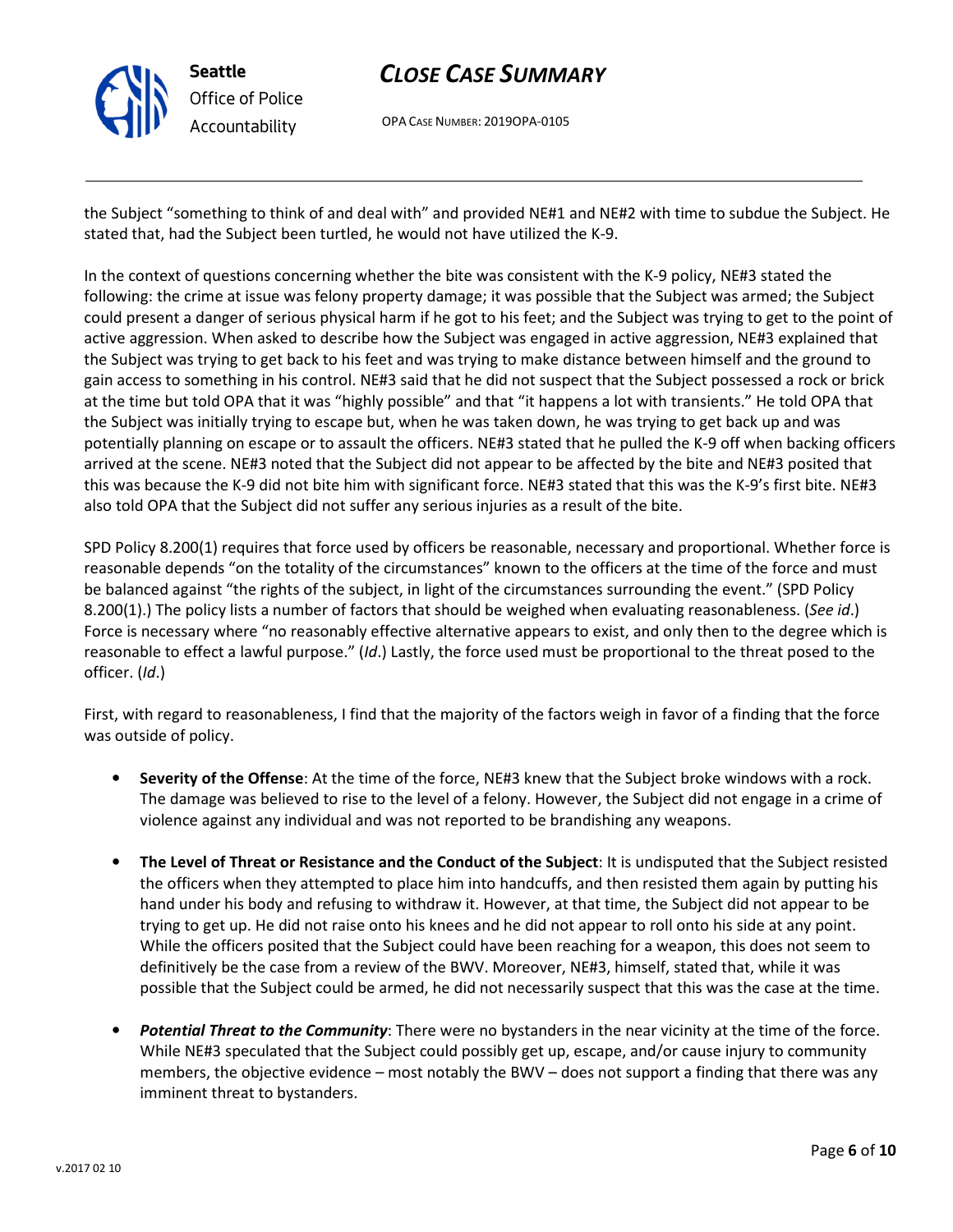OPA CASE NUMBER: 2019OPA-0105

- Potential of Injury to Bystanders and Officers: As explained above, there was no actual risk of harm to bystanders. While there was the risk of potential of injury to the officers, this risk was relatively low given the number of officers surrounding the Subject, the fact that two officers were hands-on with the Subject at that time and were using strikes, the Subject's prone position, and the fact that the Subject had already been frisked for weapons with negative results.
- The Risk or Apparent Attempt by the Subject to Escape: NE#3 stated that the Subject initially was attempting to escape when NE#1 and NE#2 were trying to handcuff him. NE#3 explained that, once the Subject was on the ground, he was attempting to get up, possibly to try to escape again. Based on OPA's review of the video, it is not apparent that the Subject was trying to get off of the ground or, for that matter, that he was actively attempting to escape.
- The Time Available to the Officer to Make a Decision: From the point that the Subject began resisting arrest, NE#3 had just under ten seconds to determine whether or not to use his K-9. Moreover, once the Subject was on the ground and was being subdued, NE#3 continued to utilize his K-9 to bite the Subject for approximately 37 seconds. During that time, NE#3 made six independent decisions to use his K-9 to take the Subject. At each interval, NE#3 could have released his K-9 and used an alternate force tool.
- The Availability of Other Resources: There were numerous other resources available to NE#3, including using lower levels of force. For example, NE#3 could have held the Subject's legs in order to control them, he could have placed his body weight onto the Subject's torso, or even struck the lower half of the Subject's body to ensure compliance.
- The Training and Experience of the Officer: NE#3 has had substantial training on K-9 handling, the use of his K-9 as a force tool and concerning the use of force generally. OPA has seen no evidence that NE#3 was trained to use his K-9 as a pain compliance tool. Using a K-9 in that matter is not explicitly endorsed in Department policy or, for that matter, referenced at all within the policy in force at the time. Moreover, there is also no mention in the K-9 Unit Manual of using a K-9 as a pain compliance tool.
- The Subject's Proximity to or Access to Weapons: While the Subject broke windows with a rock, potentially causing felony property damage, there was insufficient evidence supporting that he was armed at the time of the K-9 application. Notably, prior to the bite, the Subject was frisked by NE#2 and not found to have any weapons. While NE#3 stated that he did not necessarily trust a frisk performed by another officer and that he had limited experience working with NE#2, I find it compelling that NE#1, an officer that NE#3 worked with frequently, did not appear to have any concerns that the Subject was armed. Notably, after the frisk, the Subject was not immediately handcuffed and was allowed to sit by himself with his hands in ready access to a concealed weapon. Had there been a reasonable fear at the time that the Subject was armed, it follows that the officers would not have been so lax. Moreover, while NE#3 stated that it seemed that the Subject was trying to access something under his body, he confirmed that he did not necessarily suspect that the Subject was armed, even if this was a possibility.



Seattle

Office of Police Accountability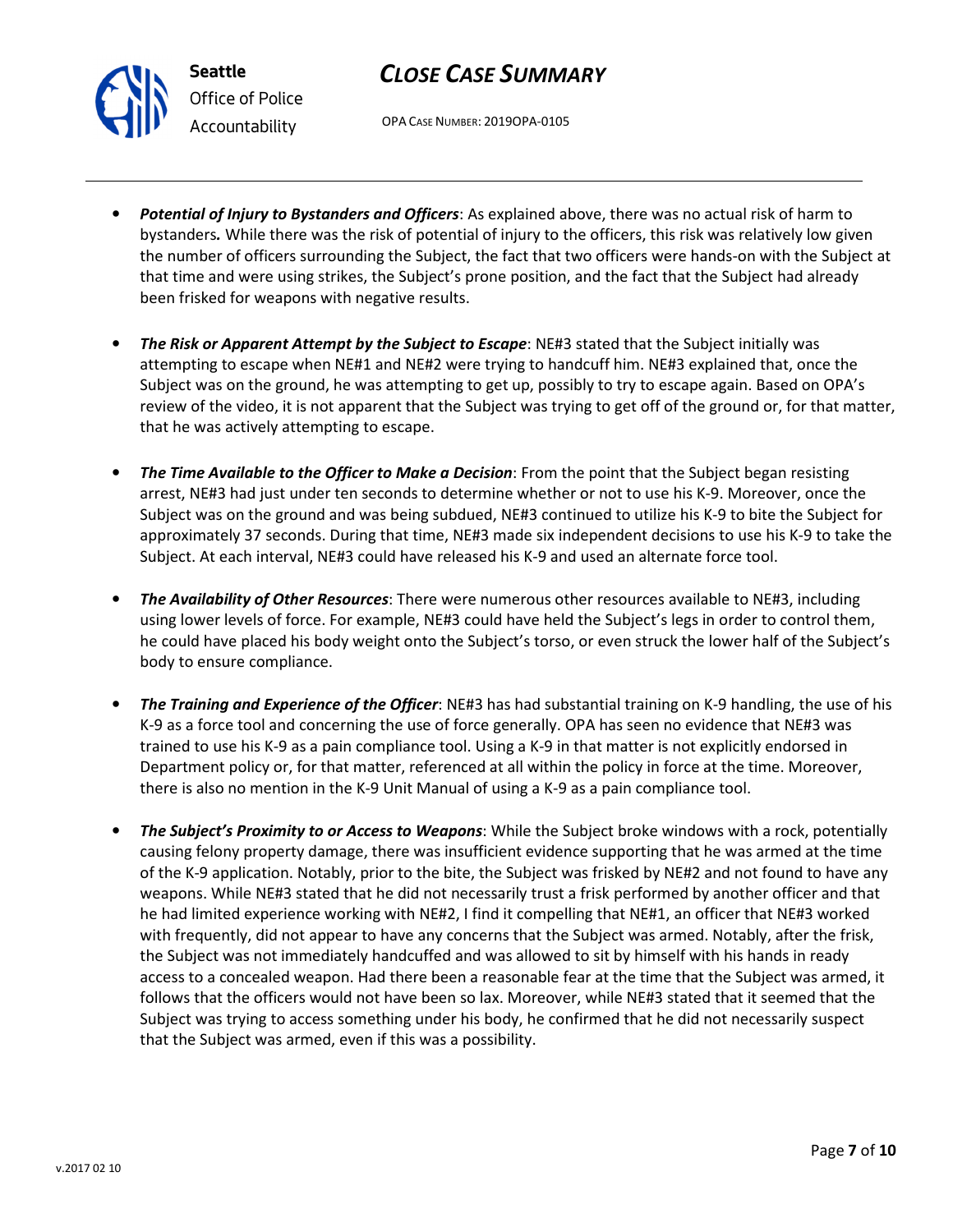

OPA CASE NUMBER: 2019OPA-0105

While none of the above factors are by themselves determinative, they collectively weigh against a finding of reasonableness and support a determination that the force was outside of policy.

#### Necessary Factor

With regard to whether the force was necessary, OPA finds that there were other actions that NE#3 could have taken instead of utilizing his K-9. As discussed above, NE#3 could have held the Subject's legs in order to control them, he could have placed his body weight onto the Subject's torso, or even struck the lower half of the Subject's body to ensure compliance. These were more effective alternatives. Moreover, as discussed more fully above, the force actually used was not a reasonable degree of force, which also causes it to have been unnecessary.

#### Proportionality Factor

Lastly, with regard to the proportionality of the force, the force ultimately applied was not commensurate with the threat facing NE#3 or the other officers. Again, while the Subject could have been armed, any suspect could be and that does not, in and of itself, provide an independent basis to use a high level of force, such as a K-9 application. Moreover, while he had puffy clothing on, a frisk was performed that appeared to satisfy both NE#1 and NE#2 and that did not turn up any weapons.

OPA recognizes that the Subject was not passive at the time of the force; however, this did not warrant using a K-9 to bite his leg for 37 seconds. That force, and the injury it could have caused, did not align with the threat presented by the Subject. To that end, the fact that the Subject did not actually suffer a serious injury is immaterial. It remains that six directed takes of an individual's leg could have resulted such harm. In addition, at the time of the force, there were two officers directly engaged with Subject and multiple others imminently on their way to the scene. NE#1 and NE#2 were holding the Subject down and using force through strikes. It was not proportional to use an ongoing K-9 application in addition to the knee strike and the punches utilized by the other Named Employees.

As the Ninth Circuit explained in Smith v. City of Hemet, 394 F.3d 689 (9th Cir. 2005), a K-9 bite is intermediate force and, in that respect, "is the most severe force authorized short of deadly force." Here, the level of force used and the attendant harm it could have caused outweighed the need to use that force and the risk posed by the Subject. Accordingly, I find that the force was not proportional under the facts of this case.

For the above reasons, I recommend that this allegation be Sustained.

Recommended Finding: Sustained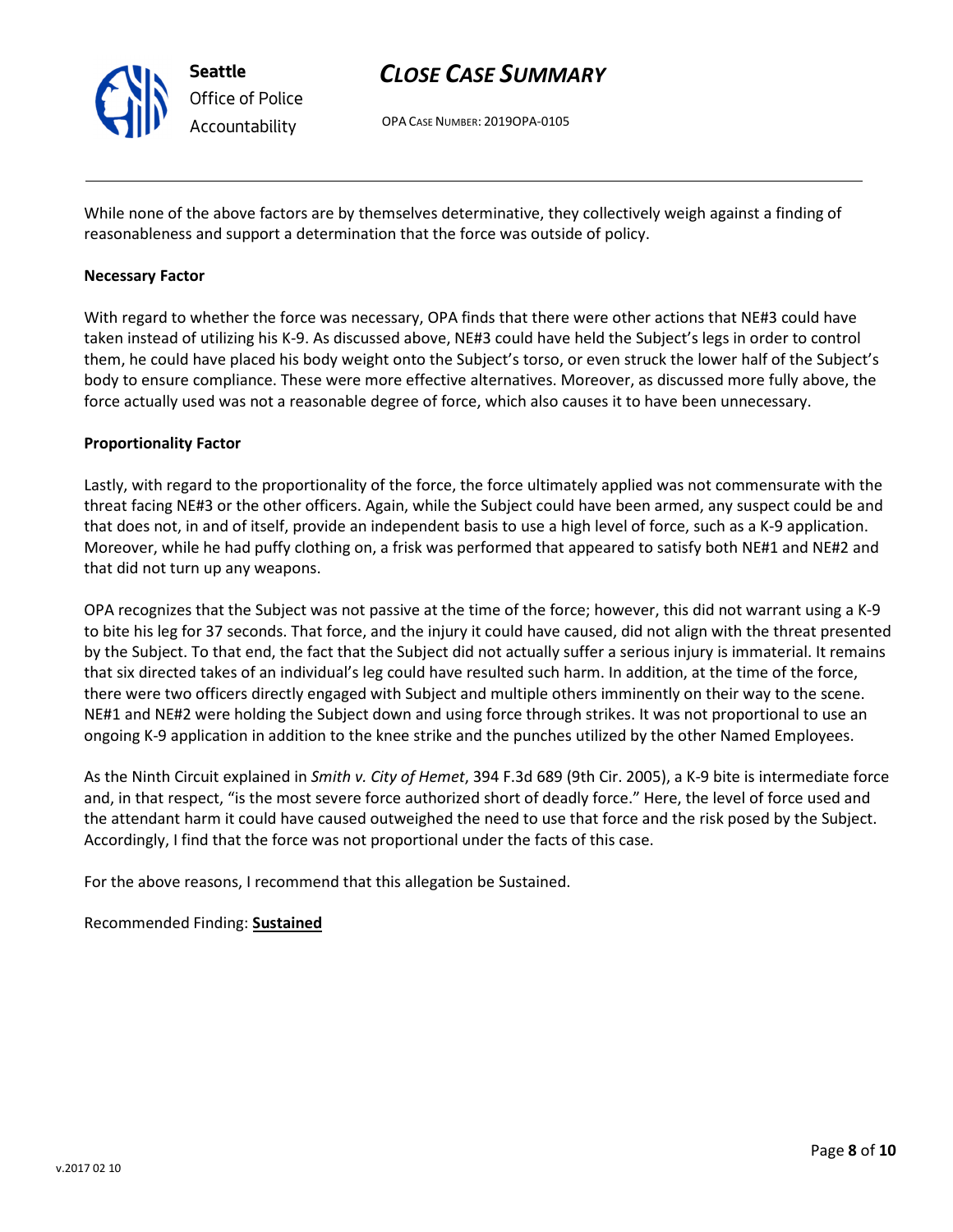



OPA CASE NUMBER: 2019OPA-0105

## Named Employee #3 - Allegation #2 5.001 - Standards and Duties 10. Employees Shall Strive to be Professional

As discussed in the context of NE#1, I recommend that this allegation be Not Sustained, and I refer to the above Training Referral. (See Named Employee #1, Allegation #2.)

Recommended Finding: Not Sustained (Training Referral)

### Named Employee #3 - Allegation #3 8.300 – POL –1 Use of Force – Canine Deployment 4. Police Canines Shall be Deployed as a Force Tactic Only When Objectively Reasonable

SPD Policy 8.300-POL-2(4) directs that a K-9 may only be used as a force tactic when objectively reasonable. With regard to when such force is objectively reasonable, the policy provides the following guidance:

> Canine handlers will only allow their canines to physically engage or bite a suspect if there is a reasonable belief or if it is known that the suspect is armed with a weapon or other instrumentality capable of producing death or significant physical injury or otherwise poses an imminent threat of death or serious physical injury to the handler or others or is engaged in active aggression or escaping

(SPD Policy 8.300-POL-2(4).) The policy also provides guidance as to when K-9 bites must be released. In this regard, the policy states the following: "Should a bite occur, the handler will as rapidly as possible determine if the suspect is armed and call off the dog at the first possible moment the canine can be safely released." (Id.) The policy further mandates that: "If the suspect is not armed, the handler shall order the canine immediately to release the bite." (Id.) Lastly, the policy instructs that: "When deciding to call off the dog, particular attention must be given to the perceived threat or actual resistance presented by the suspect" and that, given that an average person will struggle when being bitten, the struggling alone should not be viewed as "cause for not calling off the canine." (Id.)

As discussed above, I find that the K-9 application in this case was not consistent with the use of force policy as it was not reasonable, necessary, or proportional under the circumstances. For the same reasons, I find that the K-9 application also violated SPD Policy 8.300-POL-2(4); however, I decline to also sustain this allegation given that it is duplicative of Allegation #1. Instead, I address herein the use of a K-9 as a pain compliance tool.

At his OPA interview and in response to questions from his Guild Representative, NE#3 stated that there was no Department policy that prohibited him from using his K-9 as a pain compliance tool. He stated that he had done so "hundreds" of times and that he had never been told by anyone in at SPD that this practice was improper. NE#3 compared the use of a K-9 bite as pain compliance to a Taser application or the cross-face technique.

OPA agrees with NE#3 that the use of a K-9 as a pain compliance tool is not mentioned in SPD policy or, for that matter, in the K-9 Unit Manual. As such, at the time of this incident, this practice was neither precluded nor explicitly permitted by the Department. However, in the aftermath of this case, as well as due to several other K-9 applications that were evaluated by OPA, the Department reworked the sections of the SPD Policy Manual